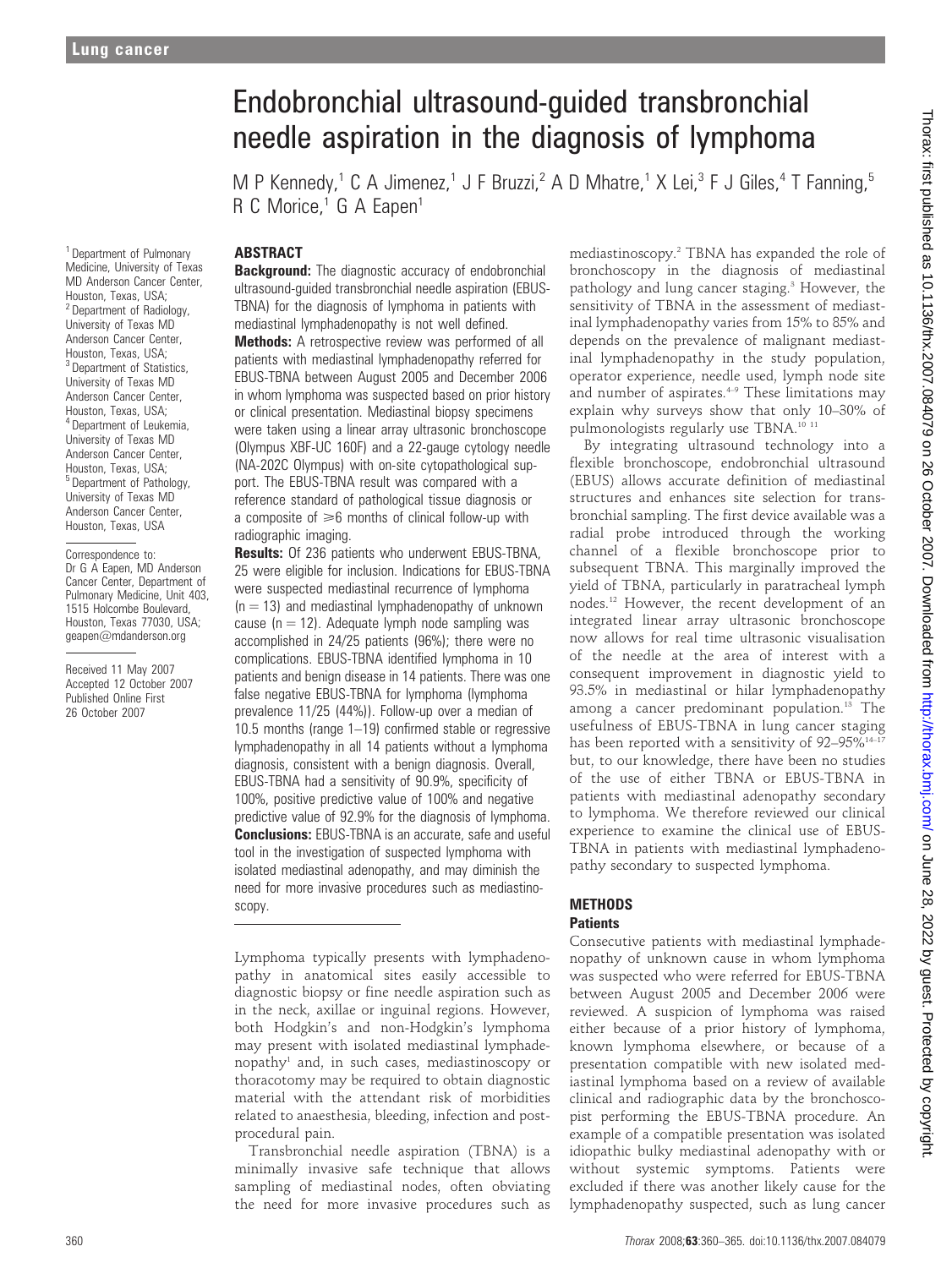or other non-lymphoproliferative malignancy. Our institutional review board approved this analysis.

#### Imaging evaluation prior to EBUS-TBNA

Prior to EBUS-TBNA, patients underwent CT imaging of the thorax, with or without PET/CT scanning. PET/CT scanning was performed on an integrated scanner (Discovery ST-8, General Electric Medical Systems, Milwaukee, Wisconsin, USA) using 18-fluorodeoxyglucose (F-18 FDG). Quantification of FDG uptake within mediastinal lymph nodes was performed both visually and semi-quantitatively according to the following equation: maximum standardised uptake value (SUVmax) = mean measured activity within the volume of interest (mCi/ ml)/(injected dose of FDG (mCi)/body weight (g)). For each lymph node that was subsequently aspirated by EBUS-TBNA, the diameter of the short axis of the lymph node (in mm) and the intensity of FDG uptake (SUVmax) were recorded by a diagnostic radiologist. A lymph node was considered to be FDGavid if the intensity of FDG uptake appeared greater than that of the normal surrounding mediastinal blood pool uptake (assessed visually) and if the SUV max was  $\geq 4$ .

#### EBUS-TBNA procedure

All of the EBUS-TBNA procedures were performed by interventional pulmonology attendances  $(n = 3)$  with or without supervised fellows. Under general anaesthesia with ventilation via a laryngeal mask airway, standard conventional flexible bronchoscopy (model BF-T160 bronchoscope, Olympus, Japan) was first performed to examine the tracheobronchial tree. A linear array ultrasonic bronchscope (Olympus XBF-UC 160F) with dedicated 22-gauge needle (NA-202C, Olympus Ltd) was subsequently used to perform ultrasonic examination and transbronchial aspiration. The regional lymph node stations of the mediastinum and hilar regions were systematically imaged and measured (diameter of short axis) using the International staging system (Mountain classification).18 All visualised lymph nodes > 0.5 cm were sampled using real-time ultrasonic needle guidance. Doppler ultrasound was used to identify vessels as necessary. Each nodal station was sampled at least twice until



**Figure 1** Patients suspected of having lymphoma undergoing endobronchial ultrasound-guided transbronchial needle aspiration (EBUS-TBNA).

adequate samples were attained by rapid on-site pathology evaluation (ROSE, or if an inadequate sample was initially obtained to a maximum of 5 passes per station). Specimen adequacy was defined by the presence of lymphoid tissue or tumour. Immunohistochemistry and flow cytometry were requested on all samples but actually performed on the samples at the discretion of the cytopathologist based on the cytomorphological characteristics. Adequate samples were defined as positive or negative for lymphoma. Negative samples were subdivided into benign disease, reactive hyperplasia or normal.

All complications were recorded and grouped into major complications (hospital admission, respiratory failure, bleeding requiring transfusion or other intervention, pneumothorax or pneumomediastinum) and minor complications (including postprocedure cough, sore throat and bleeding  $<$ 50 ml controlled with simple bronchoscopic tamponade).

#### Reference standard evaluation: pathology and clinical follow-up

For the purposes of the study, a true positive diagnosis of lymphoma was made if there was a positive biopsy of lymphoma within a mediastinal lymph node, either by EBUS-TBNA or on subsequent follow-up by another modality within 6 months. A true negative diagnosis of benign disease was represented by a negative biopsy with stability or regression of lymphadenopathy documented on subsequent imaging (by CT and/or PET/CT) and by clinical follow-up over a period of at least 6 months. A diagnosis of sarcoidosis was made if EBUS-TBNA or other tissue sample identified non-caseating granulomas along with a compatible clinical phenotype and adequate exclusion of other causes for granulomatous inflammation (clinical history, follow-up and a combination of negative tissue staining for acid-fast bacilli and fungal organisms and negative respiratory fungal and mycobacterial cultures).

#### Statistical methods

Summary statistics were used to report the lymph node characteristics. All the statistics analysis was performed in SAS Version 9.1 (SAS Institute, Cary, NC, USA).

#### RESULTS

Of 236 consecutive patients who underwent EBUS-TBNA during the study period, 25 patients with idiopathic mediastinal lymphadenopathy were eligible for inclusion in the study (table 1, fig 1). Thirteen of these patients had a previous history of lymphoma; the other 12 patients had no previous history of lymphoma but lymphoma was suspected based on radiography and clinical presentation.

Adequate lymphoid tissue was obtained by EBUS-TBNA in 24/25 patients (96%). Forty-nine lymph nodes were sampled in total (average 1.96 per patient; table 2). Based on the results of EBUS-TBNA, other investigations and clinical follow-up, 11 patients had a final diagnosis of mediastinal lymphoma. Followup over a median of 10.5 months (range 1–19) confirmed stable or regressive lymphadenopathy in all 14 patients  $(n = 8)$ sarcoidosis) without a diagnosis of lymphoma, consistent with a benign diagnosis (table 1). Eight of 13 patients (61.5%) with a prior diagnosis of lymphoma were finally diagnosed with lymphoma and EBUS-TBNA was diagnostic in all. Only 3/12 patients (25%) without a prior history of lymphoma ended up with a final diagnosis of lymphoma and EBUS-TBNA was diagnostic in two and false negative in one other (described below).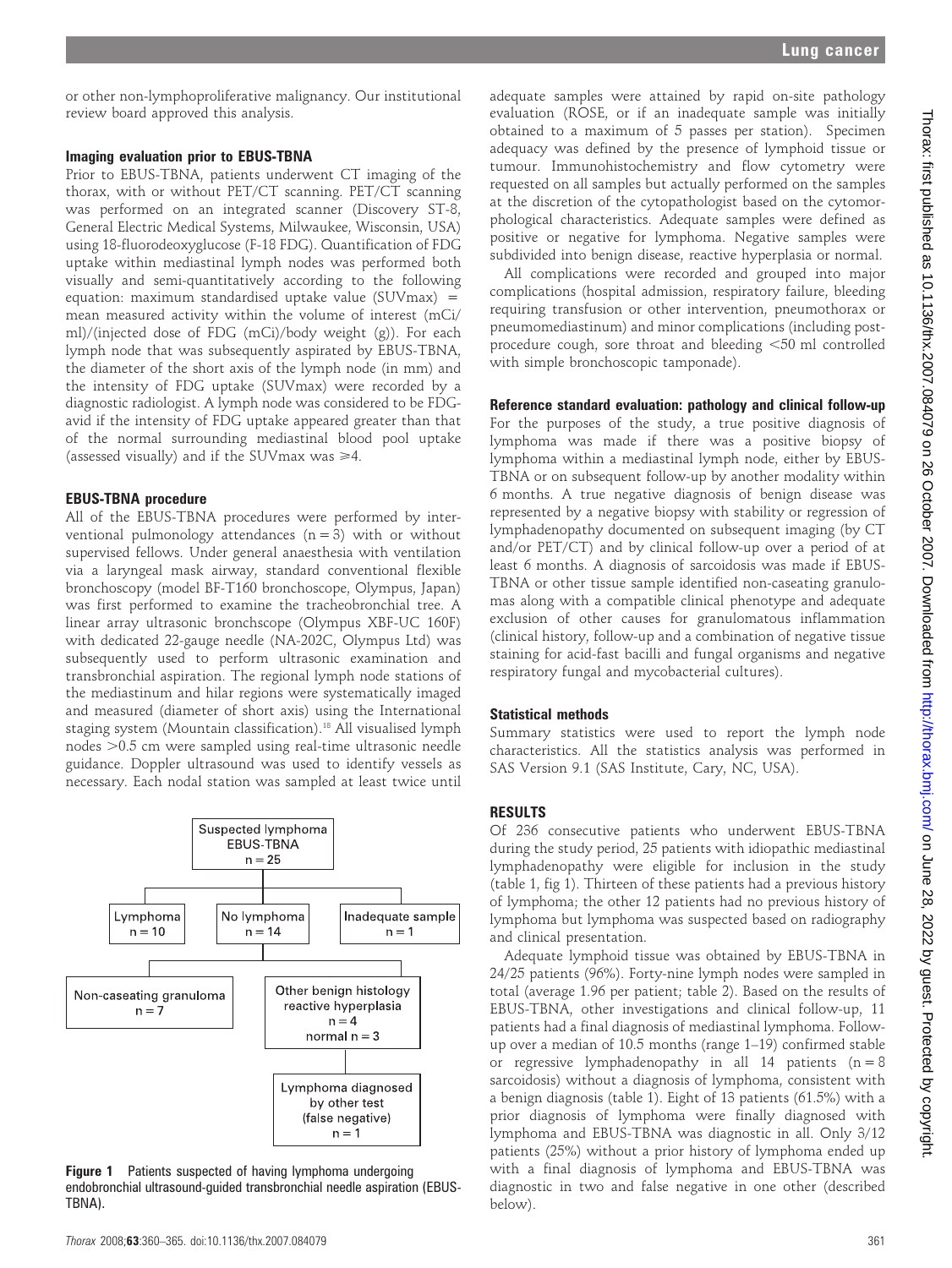Table 1 Clinical characteristics, radiographic findings, endobronchial ultrasound transbronchial needle aspiration results and method of final diagnosis in 25 patients with mediastinal adenopathy with a suspicion of lymphoma

| Patient no/<br>sex/age | <b>Pre EBUS diagnosis</b><br>(years in remission) | <b>Node characteristics</b> |                          |                 |                |                                 |                                                    |                                                          |
|------------------------|---------------------------------------------------|-----------------------------|--------------------------|-----------------|----------------|---------------------------------|----------------------------------------------------|----------------------------------------------------------|
|                        |                                                   | <b>Station</b>              | <b>EBUS size</b><br>(mm) | CT size<br>(mm) | <b>PET SUV</b> | EBUS result (no of<br>stations) | Follow-up                                          | <b>Final diagnosis by WHO</b><br>classification (method) |
| 1/M/61                 | NHL small cell lymphoma (1)                       | 7<br>11R                    | 18<br>18                 | 18<br>25        | 4.2<br>5.9     | Lymphoma $(n = 2)$              | Lymphoma treatment                                 | Small lymphocytic<br>lymphoma (C,I,FI)                   |
| 2/M/64                 | NHL small cell lymphoma (3)                       | 4L                          | 14                       | 21              | n/p            | Lymphoma                        | Lymphoma treatment                                 | Small lymphocytic<br>lymphoma (C,I,FI)                   |
| 3/F/70                 | NHL small cell lymphoma (3)                       | 7<br>11 <sub>R</sub>        | 9<br>10                  | 9<br>16         | 5.1<br>7.4     | Lymphoma $(n = 2)$              | Lymphoma treatment                                 | Small lymphocytic<br>lymphoma (C,I,FI)                   |
| 4/F/75                 | Discordant NHL (4)                                | 4L<br>10R                   | 7<br>12                  | 9<br>13         | 3.9<br>4.4     | 4L: Normal<br>10R Lymphoma      | Lymphoma treatment                                 | Follicular lymphoma*<br>(C,I,FI)                         |
| 5/F/63                 | NHL large cell lymphoma (1)                       | 7                           | 14                       | 13              | 8.9            | 7: Lymphoma                     | Lymphoma treatment                                 | Large cell lymphoma (C,I)                                |
| 6/F/61                 | NHL large cell $s/p$ BMT $(1)$                    | 7                           | 9                        | 14              | 18.2           | 7: Lymphoma                     | Lymphoma treatment                                 | Large cell lymphoma**<br>(C,I)                           |
| 7/M/67                 | Mantle cell lymphoma (1)                          | 4R<br>11R                   | 11<br>19                 | 13<br>16        | n/p<br>n/p     | 4R: Lymphoma<br>11R: Lymphoma   | Lymphoma treatment                                 | Mantle cell lymphoma<br>(C,I,FI)                         |
| 8/F/34                 | Hodgkin's lymphoma (1)                            | $\overline{7}$              | 13                       | 17              | 7.9            | 7: Hodgkin's                    | Lymphoma treatment                                 | Hodgkin's lymphoma (C,I)                                 |
|                        |                                                   | 11R                         | 12                       | 18              | 15.6           | 11R: Normal                     |                                                    |                                                          |
| 9/M/49                 | Hodgkin's lymphoma (7)                            | $\overline{7}$              | 14                       | 12              | 20.7           | 7: Normal                       | 12 months: PET/CT resolution                       | Sarcoid-like                                             |
|                        |                                                   | 11R                         | 14                       | 10              | 13.7           | 11R: Granuloma                  | of lymphadenopathy                                 | lymphadenopathy                                          |
| 10/M/65                | NHL small cell lymphoma (6)                       | 11R                         | 10                       | 11              | 4.8            | Reactive hyperplasia            | 11 months: PET/CT resolution<br>of lymphadenopathy | Benign lymphadenopathy                                   |
| 11/M/70                | NHL small cell lymphoma (1)                       | 4R                          | 7                        | 4               | 1.8            | Reactive hyperplasia            | 9 months: CT resolution                            | Pseudomonas pneumonia                                    |
|                        |                                                   | 4L                          | 7                        | 8               | 2.5            | $(n = 4)$                       | of lymphadenopathy                                 |                                                          |
|                        |                                                   | $\overline{7}$              | 13                       | 7               | 2.5            |                                 |                                                    |                                                          |
|                        |                                                   | 11R                         | 8                        | 11              | 3              |                                 |                                                    |                                                          |
| 12/F/48                | Hodgkin's lymphoma s/p BMT                        | 4R<br>7                     | 8<br>8                   | 18<br>21        | 3.7<br>1.1     | No lymphocytes<br>$(n = 2)$     | 12 months: CT resolution of<br>lymphadenopathy     | Drug-induced pneumonitis                                 |
| 13/F/73                | Mycosis fungoides                                 | 4R                          | 10                       | 19              | 4.5            | Reactive hyperplasia            | 16 months: CT no                                   | Benign lymphadenopathy                                   |
|                        |                                                   | 4L                          | 10                       | 10              | 3.9            | $(n = 3)$                       | change                                             |                                                          |
|                        |                                                   | 7                           | 14                       | 9               | 4              |                                 |                                                    |                                                          |
| 14/M49                 | ?Lymphoma                                         | 7                           | 20                       | 40              | 21.2           | Hodgkin's lymphoma              | Lymphoma treatment                                 | Hodgkin's lymphoma†                                      |
|                        |                                                   | 11R                         | 27                       | 30              | 20.6           | $(n = 2)$                       |                                                    | (C,I,H)                                                  |
| 15/F/27                | ?Lymphoma                                         | 11R                         | $\overline{7}$           | 14              | n/p            | 11R: Lymphoma                   | Lymphoma treatment                                 | Hodgkin's lymphoma††<br>(C,I,H)                          |
| 16/M/70                | ?Lymphoma                                         | 7                           | 13                       | 16              | n/p            | Normal                          | 8 months: CT reduction<br>in size                  | Follicular lymphoma§ (C,I)                               |
| 17/M/65                | ?Lymphoma                                         | 11R                         | 10                       | 9               | 3.6            | Normal                          | 10 months: PET/CT no change                        | Lymphoproliferative<br>disorder‡‡                        |
| 18/F/69                | ?Lymphoma                                         | 4R                          | 17                       | 13              | 6.4            | Reactive hyperplasia            | 7 months: PET/CT                                   | Chronic eosinophilic                                     |
|                        |                                                   | 4L                          | 8                        | 14              | 7.9            | $(n = 2)$                       | reduction in SUV and size                          | Pneumonia                                                |
| 19/M/44                | ?Lymphoma                                         | 4R                          | 10                       | 11              | n/p            | Granuloma $(n = 2)$             | 19 months: CT stable                               | Sarcoidosis                                              |
|                        |                                                   | 7                           | 10                       | 8               | n/p            |                                 |                                                    |                                                          |
| 20/F/48                | ?Lymphoma                                         | 4R                          | 10                       | 15              | n/p            | Normal $(n = 2)$                | 9 months: CT stable                                | Sarcoidosis <sup>¶</sup>                                 |
|                        |                                                   | 7                           | 9                        | 12              | n/p            |                                 |                                                    |                                                          |
| 21/F/56                | ?Lymphoma                                         | 4R                          | 17                       | 17              | n/p            | Granuloma $(n = 2)$             | 18 months: CT reduction                            | Sarcoidosis <sup>¶</sup>                                 |
|                        |                                                   | 7                           | 21                       | 19              | n/p            |                                 | in size                                            |                                                          |
| 22/F/59                | ?Lymphoma                                         | 4L                          | 15                       | 16              | 9.2            | 4L: Granuloma                   | 1 month: CT stable                                 | Sarcoidosis <sup>¶</sup>                                 |
|                        |                                                   | $\overline{7}$              | 12                       | 12              | 6.5            | 7: Normal                       |                                                    |                                                          |
| 23/M/77                | ?Lymphoma                                         | 11R<br>4R                   | 9<br>12                  | 10<br>15        | 7.9            | 11R: Inadequate<br>4R: Normal   | 15 months: CT reduction                            | Sarcoidosis                                              |
|                        |                                                   | $\overline{7}$              | 11                       | 7               | n/p<br>n/p     | 7: Granuloma                    | in size                                            |                                                          |
|                        |                                                   | 11R                         | 13                       | 10              | n/p            | 11R: Normal                     |                                                    |                                                          |
| 24/M/42                | ?Lymphoma                                         | 3P                          | 19                       | 18              | n/p            | Granuloma $(n = 3)$             | 4 months: CT reduction                             | Sarcoidosis                                              |
|                        |                                                   | 4R                          | 13                       | 22              | n/p            |                                 | in size                                            |                                                          |
|                        |                                                   | $\overline{7}$              | 13                       | 15              | n/p            |                                 |                                                    |                                                          |
| 25/F/51                | ?Lymphoma                                         | 4R                          | 7                        | 15              | n/p            | Granuloma $(n = 2)$             | 10 months: CT reduction                            | Sarcoidosis                                              |
|                        |                                                   | $\overline{7}$              | 16                       | 18              | n/p            |                                 | in size                                            |                                                          |

BMT, bone marrow transplant; C, cytology; EBUS, endobronchial ultrasound; Fl, flow cytometry; H, histology; I, immunohistochemistry; N/A, not applicable, NHL, non-Hodgkin's lymphoma; NSCLC, non-small cell lung cancer; n/p, not performed; S/P status post; Max PET SUV, maximum positron emission tomography standardised uptake value. \*Atypical cells consistent with follicular lymphoma confirmed by flow cytometry and immunohistochemistry from supraclavicular lymph node aspiration. {Confirmed by mediastinoscopy. {Despite no lymphoma therapy. 1Diagnosed by CT-guided mesenteric lymph node biopsy. "Granuloma identified by other diagnostic test. \*\*Repeat CT 6 weeks later identified a new posterior mediastinal mass which also positive for lymphoma by CT-guided fine needle aspiration.  $\dagger\beta$ one marrow and endobronchial biopsies also positive for Hodgkin's lymphoma. {{Oral Epstein-Barr virus-associated lymphoproliferative lesion (spontaneous resolution).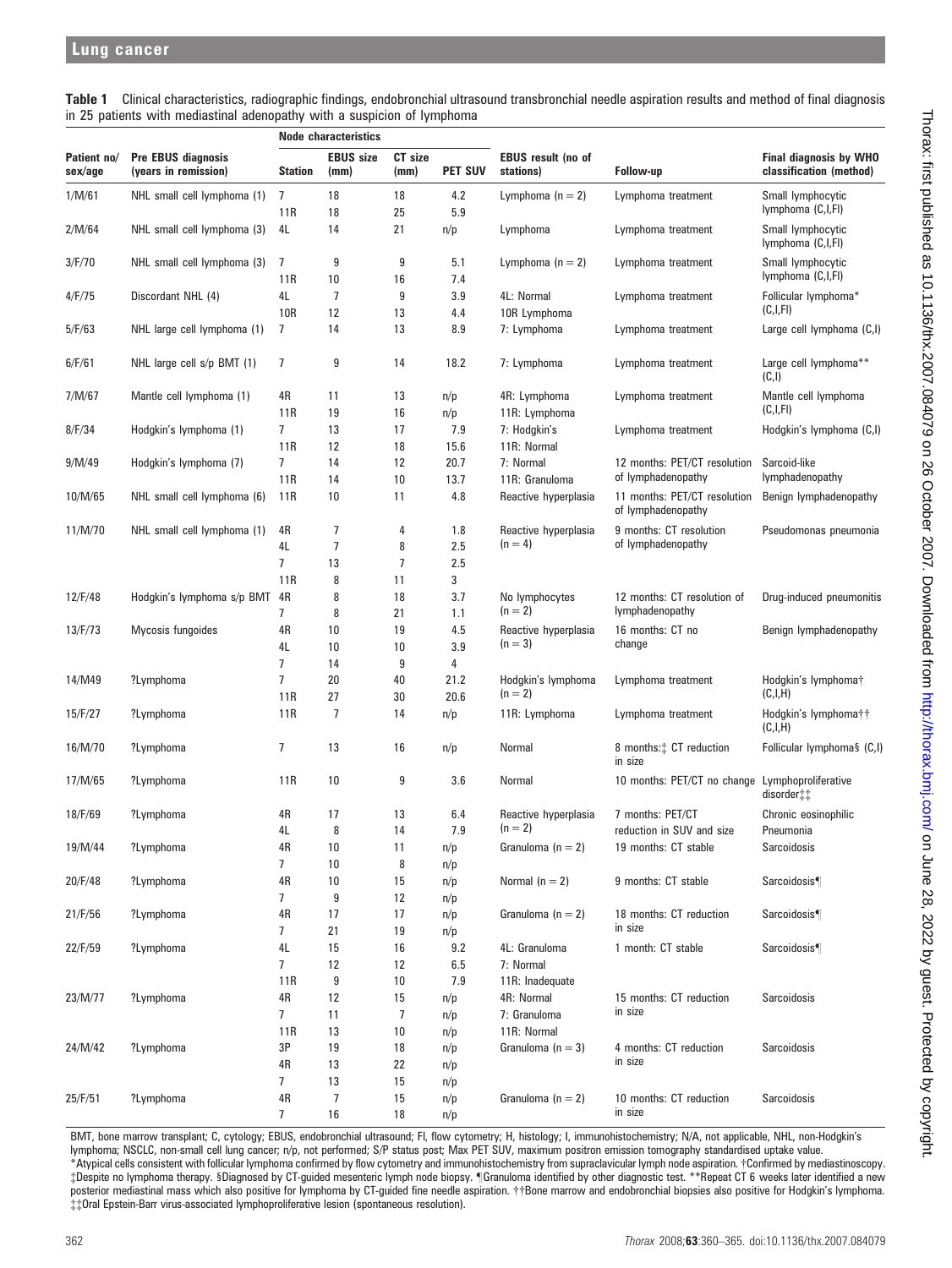Of the 11 patients with a final diagnosis of lymphoma, EBUS-TBNA correctly diagnosed lymphoma in 10. There was one false negative case (described below). Of the 10 patients diagnosed with lymphoma by EBUS-TBNA, 3 patients were diagnosed with Hodgkin's lymphoma independently by EBUS-TBNA, 1 of whom had a previous history of Hodgkin's lymphoma (patient 8). One patient with Hodgkin's lymphoma was initially diagnosed on EBUS-TBNA based on the cytological finding of Reed-Sternberg cells (patient 14, fig 2), but went on to undergo a medistinoscopy for further subclassification with an ultimate diagnosis of Hodgkin's lymphoma, nodular sclerosing type. The other patient with Hodgkin's lymphoma (patient 15) was diagnosed definitively by EBUS-TBNA and confirmed by bone marrow and endobronchial biopsies. The other 8 patients had a final diagnosis of non-Hodgkin's lymphoma. The method of diagnosis of lymphoma by EBUS-TBNA was a combination of cytology, immunohistochemistry with and without flow cytometry in 6 and 4 patients, respectively (2 also had histological confirmation by biopsy (mediastinoscopy and endobronchial biopsy); table 1).

In the 14 patients without lymphoma, EBUS correctly diagnosed benign disease (non-caseating granuloma consistent with sarcoidosis) in 8 patients, reactive hyperplasia or normal lymphoid tissue in 5 and an inadequate sample was obtained in 1 patient (described below). The diagnostic accuracy of EBUS-TBNA in patients with suspected lymphoma was 24/25 (96%) and the sensitivity, specificity, positive and negative predictive values were 90.9%, 100%, 100% and 92.6%, respectively (table 3).

#### Performance of EBUS-TBNA according to clinical presentation: patients with a prior history of lymphoma  $(n = 13)$

Of the 25 patients who underwent EBUS-TBNA for a suspicion of lymphoma, 13 had a prior history of lymphoma. Eleven were in remission, one had an autologous bone marrow transplant 4 months previously and one had active mycosis fungoides. The mean period of remission in the 11 patients was 2.6 years and they were referred for EBUS-TBNA for new or recurrent mediastinal lymph node enlargement. EBUS-TBNA diagnosed lymphoma recurrence in 8 of these 11 patients; there was no evidence of progressive lymphadenopathy on follow-up of the

Table 2 Summary statistics for lymph node size (mm) by EBUS and CT and PET standardised uptake values in 25 patients with mediastinal lymphadenopathy who underwent EBUS-guided transbronchial biopsy for a suspicion of lymphoma

| <b>EBUS</b> positive | <b>EBUS</b> negative |
|----------------------|----------------------|
|                      |                      |
| 14                   | 35                   |
| 18.50 (8.23)         | 12.86 (4.22)         |
| 16.0                 | 12.0                 |
| $9 - 40$             | $4 - 22$             |
|                      |                      |
| 14                   | 35                   |
| 14.36 (5.47)         | 11.54 (3.62)         |
| 13.5                 | 11.0                 |
| $7 - 27$             | $7 - 21$             |
|                      |                      |
| 10                   | 20                   |
| 10.38 (6.85)         | 6.36(5.06)           |
| 7.65                 | 4.25                 |
| $4.2 - 21.2$         | $1.1 - 20.7$         |
|                      |                      |

EBUS, endobronchial ultrasound; PET, positron emission tomography; SUV, standardised uptake value.

other 3 patients and the EBUS-TBNA findings were considered true negative.

One patient with a history of Hodgkin's lymphoma who had received an autologous bone marrow transplant with conditioning chemotherapy (melphalan and busulphan) 4 months earlier presented with a cough and pulmonary infiltrates. The tissue sample obtained by EBUS-TBNA was inadequate owing to a dense fibrous capsule surrounding the lymph nodes at mediastinal stations 7 and 4R that resisted penetration with the cytology needle. A presumptive diagnosis of busulphan-induced pneumonitis was made with response to steroid treatment and stable lympadenopathy on CT scanning 8 months later. The other patient was undergoing treatment for mycosis fungoides and EBUS-TBNA identified reactive lymph node hyperplasia consistent with clinical and radiological follow-up.

#### Performance of EBUS-TBNA according to clinical presentation: patients with no prior history of lymphoma  $(n = 12)$

Twelve of the patients in the study group presented with mediastinal lymphadenopathy with no prior history of lymphoma but in whom lymphoma was suspected. EBUS-TBNA revealed the diagnosis of Hodgkin's lymphoma in 2 patients, benign lymph node hyperplasia in 3 (transbronchial biopsies were positive for non-caseating granuloma in 1 patient) and non-caseating granuloma consistent with sarcoidosis in 6 patients.

One other patient presented with right flank pain and both mediastinal and mesenteric lymphadenopathy. Both EBUS-TBNA and CT-guided biopsy of the mesenteric adenopathy were performed: although the CT-guided biopsy diagnosed mesenteric non-Hodgkin's B cell lymphoma (largest node: 18 mm short axis diameter), EBUS-TBNA revealed normal lymphoid tissue in the mediastinum (subcarinal lymph node station 7: 16 mm short axis diameter). Two subsequent PET scans showed no FDG-avid disease in the mediastinum. The patient declined systemic chemotherapy; at 8 months of followup there had been a progressive increase in size in the mesenteric lymphadenopathy but, interestingly, the mediastinal lymphadenopathy had reduced in size. Despite this clear discrepancy in the clinical course of the mediastinal adenopathy, for purposes of this analysis we considered the EBUS-TBNA result as a false negative for mediastinal lymphoma.

#### **Complications**

No complications were identified from the procedure or anaesthesia. All procedures were performed as outpatient cases and all patients were discharged after brief observation as per institutional protocol.

#### DISCUSSION

Our findings show that EBUS-TBNA is a safe and diagnostically accurate technique for the diagnosis of lymphoma in patients with mediastinal lymphadenopathy.

Obtaining adequate pathological specimens is vital in the definitive diagnosis of lymphoma. In patients with mediastinal adenopathy—including those with suspected isolated mediastinal lymphoma—mediastinoscopy has been the procedure of choice to obtain tissue over the past three decades.19 However, mediastinoscopy does not allow access to perihilar lymph nodes and it is technically very difficult to repeat the mediastinoscopy on the same patient due to post-procedural fibrosis. This becomes particularly important in previously treated lymphoma patients with recurrent mediastinal adenopathy. It is also a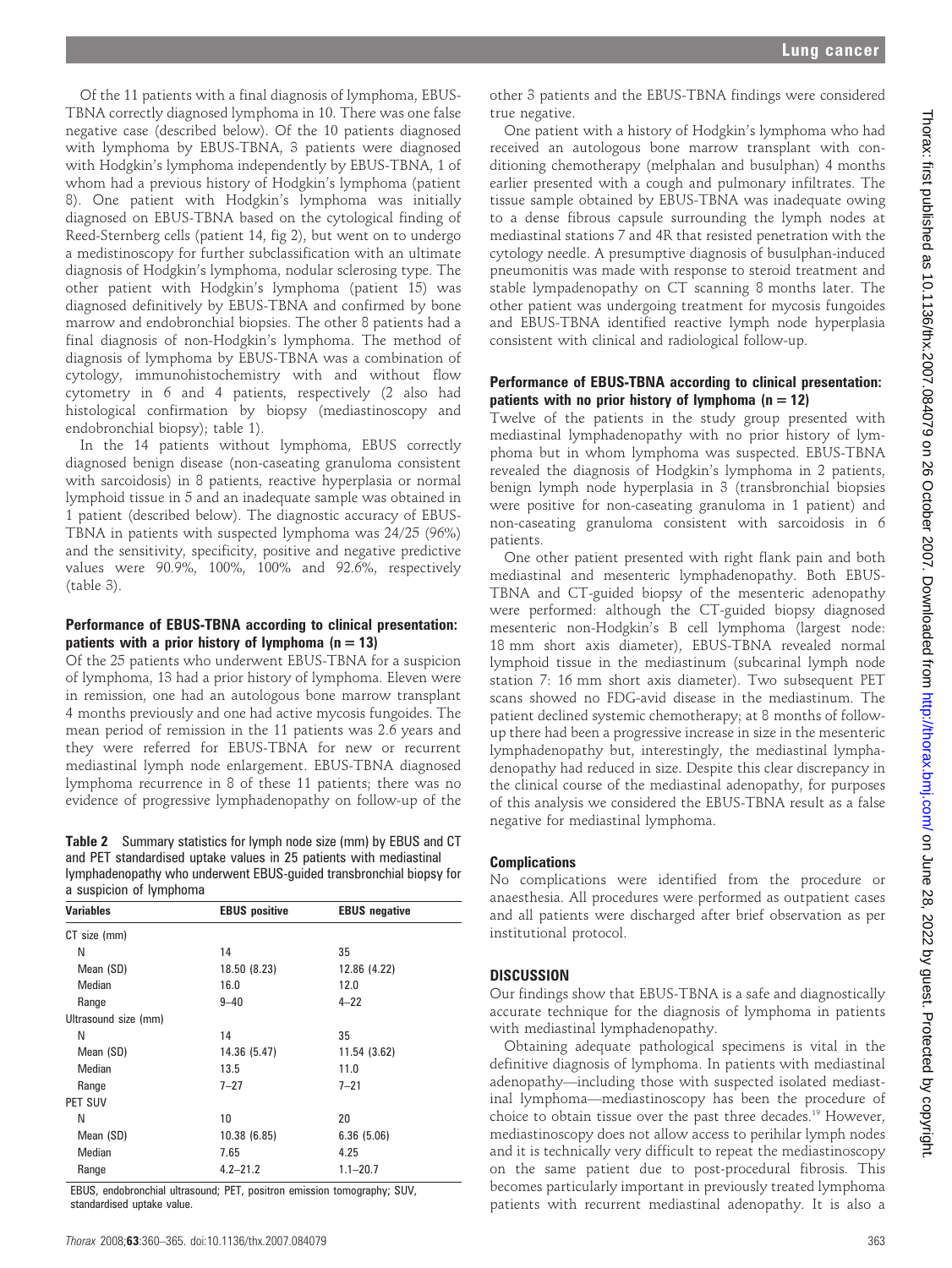

Figure 2 Radiographic, endobronchial ultrasound (EBUS) and pathological images of a 49-year-old man with no significant past medical history who underwent endobronchial ultrasound transbronchial needle aspiration (EBUS-TBNA) for the investigation of idiopathic mediastinal lymphadenopathy. (A) Axial fused PET/CT image showing intense uptake of fluorodeoxyglucose (FDG) within the enlarged lymph nodes (stations 7 (arrow head) and 11R (arrow)), suspicious for malignancy. (B) EBUS image showing an enlarged station 7 lymph node (arrow). (C, D) Fine needle aspirate by EBUS-TBNA showing atypical lymphoid population favouring Hodgkin's lymphoma with two Reed-Sternberg variants (C, arrows) and a multinucleated ''lacunar variant" Reed-Sternberg cell (D, arrow). Stain, Diff-Quik; magnification, 400 x.

surgical procedure with attendant risks and complications. In several large series of patients with mediastinal adenopathy undergoing lung cancer staging, definitive diagnosis by mediastinoscopy was achieved in approximately 85–95% of cases with false negatives rates of  $5-8\%$ .<sup>19-21</sup> Significant complications occurred in 1-5%.<sup>19-21</sup> Thus, newer less invasive methods of obtaining pathological specimens have been developed including CT-guided transthoracic needle biopsy and transbronchial and transoesophageal lymph node sampling.

The yield of TBNA in patients with lymphoma has not been well defined. We reviewed the literature and identified a number of series reporting the yield of TBNA in mediastinal adenopathy using a variety of cytology (21–22 gauge) and histology needles (19 gauge).<sup>5-8</sup> These reports included 8 patients with mediastinal adenopathy secondary to lymphoma in whom TBNA missed the diagnosis in over  $60\%$ <sup>5-7</sup>

In contrast, the performance of endoscopic ultrasound-guided fine needle aspiration (EUS-FNA) (22 gauge needle) in one study of 23 patients in lymphoma was reported with sensitivity, specificity and accuracy of 74%, 93% and 81%.<sup>22</sup> These authors also asserted that the addition of flow cytometry and immunohistochemistry improved the yield of EUS-FNA. A more recent study also suggested that the addition of histological sampling using a 19-gauge needle to EUS-FNA in patients with mediastinal adenopathy without ROSE improved the diagnosis of lymphoma.<sup>23</sup> The diagnostic reach of EUS-FNA is, however, limited to retrotracheal (station 3), left lower paratracheal (station 4L), subcarinal (station 7), lower paraoesophageal (station 8) and pulmonary ligament (station 9) lymph nodes.

Table 3 Performance of endobronchial ultrasound transbronchial needle aspiration (EBUS-TBNA) in a population of 25 patients with suspected lymphoma

|                                                       | Lymphoma present | Lymphoma absent |  |  |  |  |  |
|-------------------------------------------------------|------------------|-----------------|--|--|--|--|--|
| <b>EBUS-TBNA</b> positive                             | 10               | 0               |  |  |  |  |  |
| <b>EBUS-TBNA</b> negative                             |                  | 13              |  |  |  |  |  |
| Adequate lymphoid tissue: 24/25 (96%)*                |                  |                 |  |  |  |  |  |
| Sensitivity 90.9% (95% CI 0.74 to 1.00)               |                  |                 |  |  |  |  |  |
| Specificity 100% (95% CI 0.75 to 1.00)                |                  |                 |  |  |  |  |  |
| Positive predictive value 100% (95% CI 0.69 to 1.00)  |                  |                 |  |  |  |  |  |
| Negative predictive value 92.9% (95% CI 0.79 to 1.00) |                  |                 |  |  |  |  |  |

\*One patient with an inadequate sample was excluded from the  $2\times2$  table.

EBUS-TBNA, on the other hand, allows access to the upper and lower paratracheal (stations 1, 2, 3P and 4), subcarinal (station 7), peribronchial and perihilar (stations 10, 11 and 12) lymph nodes.17 Indeed, EUS-FNA and EBUS-TBNA appear to be complementary and combining both approaches has been shown to improve the diagnostic yield in patients with mediastinal adenopathy.24

Although this report is limited by retrospection and size, as far as we are aware it is the first published analysis of the diagnostic usefulness of EBUS-TBNA in patients with mediastinal lymphadenopathy suspected of being due to lymphoma. The sensitivity, specificity and accuracy of EBUS-TBNA in our patients with mediastinal lymphoma were comparable to previously reported experience with EUS-FNA.24 In fact, it could be argued that the one false negative result we identified by EBUS-TBNA (patient 16) may represent a true negative result since the patient's mediastinal lymphadenopathy decreased in size in the absence of any chemotherapy. Lymphoma was diagnosed by EBUS-TBNA more often in patients with a previous history of lymphoma, but this appears to be related more to the prevalence of the disease in the subgroup than any limitation attributable to the technique. Overall, the diagnostic yield of EBUS-TBNA for mediastinal lymphoma was substantially better than the historical data for conventional TBNA, particularly for non-Hodgkin's lymphoma, and may even be comparable to the 90% sensitivity reported for mediastinoscopy.25

Since the commencement of our EBUS programme we have routinely used flow cytometry and immunohistochemistry in patients with suspected lymphoma on the basis of previously published experience with EUS-FNA, and our data suggest that this is a reasonable clinical approach.<sup>22</sup> Unlike EUS-FNA, a 19gauge trucut biopsy needle is not currently available for realtime EBUS-TBNA and it is plausible that this additional histological sampling will improve the yield and sensitivity of EBUS-TBNA in patients with mediastinal adenopathy secondary to lymphoma.

In conclusion, in patients with mediastinal adenopathy and a suspicion of lymphoma, EBUS-TBNA with flow cytometry and immunohistochemistry analysis is a safe, minimally invasive and highly accurate technique that may decrease the need for more invasive procedures such as mediastinoscopy.

Competing interests: None.